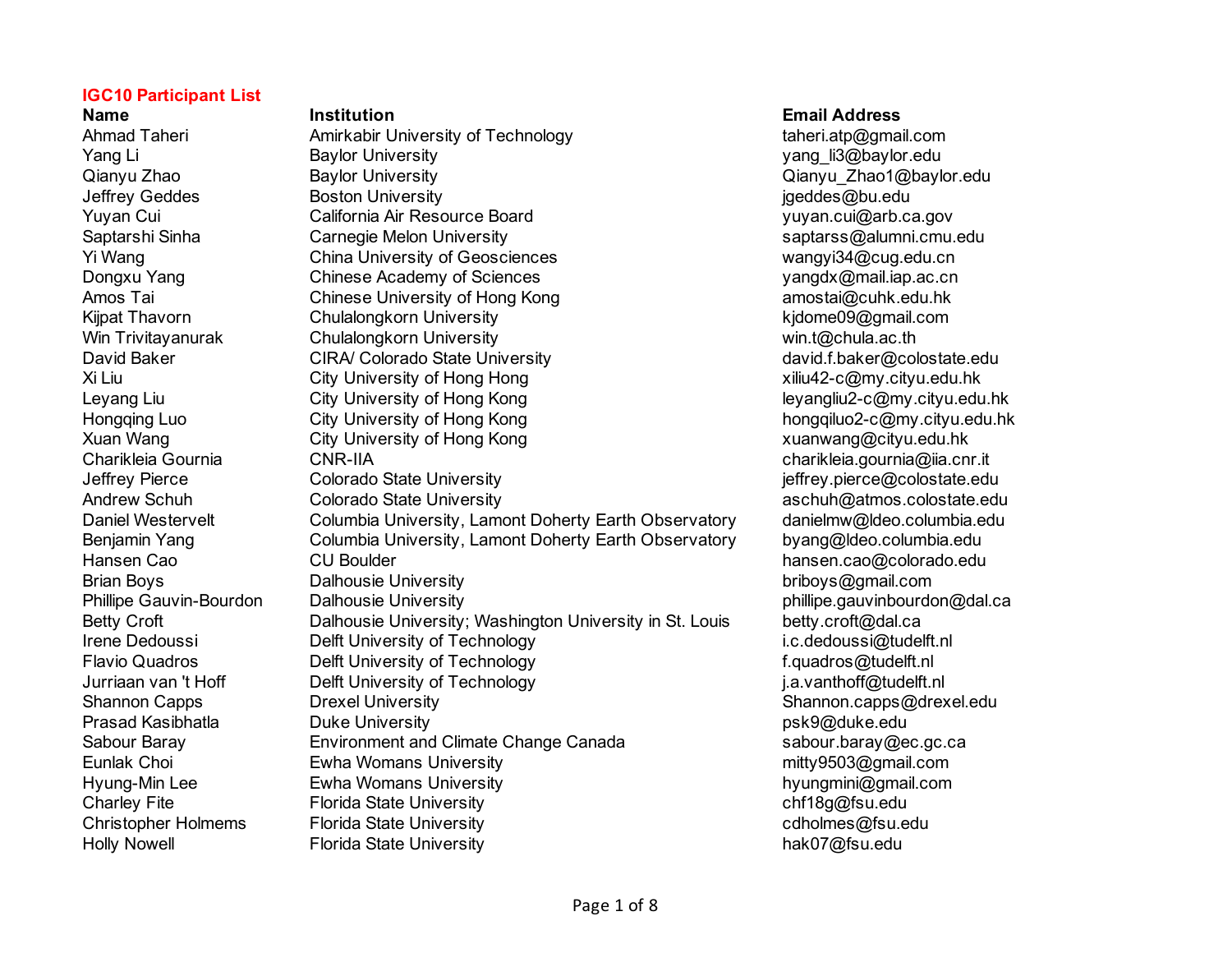**Name Institution Email Address** Min Huang George Mason University mhuang10@gmu.edu Nga Lee Ng Georgia Institute of Technology ng Georgia Institute of Technology ng Georgia Institute of Technology Bingqing Zhang Georgia Institute of Technology bzhang419@gatech.edu Ellie Beaudry Harvard University ebeaudry@g.harvard.edu Jared Brewer **Faryard University** in the same of the settential of the settential of the settential of the setten Zichong Chen **Harvard University Example 2** and the state of the state of the state of the state of the state of the state of the state of the state of the state of the state of the state of the state of the state of the Nadia Colombi **Manufatia Harvard University** new metapological education of the education of the education of the education of the education of the education of the education of the education of the education of the educat Ruijun Dang **Example 2018** Harvard University **Ruize 2018** Tridang@g.harvard.edu Lucas Estrada **Marvard University Lucas Estrada@g.harvard.edu lestrada@g.harvard.edu** Xu Feng **Harvard University Xu Feng Accompanying the Strategier Control Accompanying Strategier 2016** Daniel Jacob **Harvard University Harvard University Harvard.edu** diacob@fas.harvard.edu Makoto Kelp **Makoto Kelp** Harvard University metal metal metal metal metal metal metal of the metal metal metal metal metal metal metal metal metal metal metal metal metal metal metal metal metal metal metal metal metal me Haipeng Lin Harvard University hplin@seas.harvard.edu Tianjia (Tina) Liu Harvard University tianjialiu@g.harvard.edu Loretta Mickley **Example 20** Harvard University mickley and the mickley of the mickley of the mickley of the mickley of the mickley of the mickley of the mickley of the mickley of the mickley of the mickley of the mickley Jonathan Moch **Harvard University** in the state of the moch 14@gmail.com Hannah Nesser Harvard University hnesser@g.harvard.edu Elise Penn Harvard University epenn@g.harvard.edu Zhen Qu Harvard University zhenqu@g.harvard.edu Viral Shah **Harvard University** vshah@g.harvard.edu Shixian Zhai Harvard University zhaisx@g.harvard.edu Taveen Kapoor **IIT Bombay IIT IIIT Bombay** taveensk@iitb.ac.in Raj Lal **IIIT Bombay rajlalah karena yang termisi** ke termisi di termisi dan ke termisi di termisi dan ke termisi Pragya Parihar **IIT Bombay pragyaparihar@iitb.ac.in** Umamaheshwara Rao Puttu IIT Bombay 180020069@iitb.ac.in Mike Long **Independent contractor** metal manufactor msl3v@virginia.edu

Pengfei Liu Georgia Institute of Technology pengfei.liu@eas.gatech.edu Kelvin Bates **Harvard University Harvard University Relation Construction Construction** Relation Relation Relationships and the Relation Relation Relation Relations and Relationships and Relationships and Relationships Lizzie Lundgren Harvard University elundgren@seas.harvard.edu Drew Pendergrass Harvard University **Drew Pendergrass@g.harvard.edu** Melissa Sulprizio Harvard University mpayer@seas.harvard.edu Hongwei Sun **Harvard University hongwei** sun@g.harvard.edu Daniel Varon **Example 20 Franch Harvard University** Christian Museum Museum danielvaron@g.harvard.edu Laura Yang **Example 20** Harvard University laurayang laurayang and laurayang the laurayang distribution of the laurayang term of the laurayang distribution of the laurayang distribution of the laurayang distribution of the Bob Yantosca **Maxward Harvard University** Maxward States and the Vantosca and Vantosca as harvard.edu Anushka Garg Mandal IIT Bombay anushka.mandal@iitb.ac.in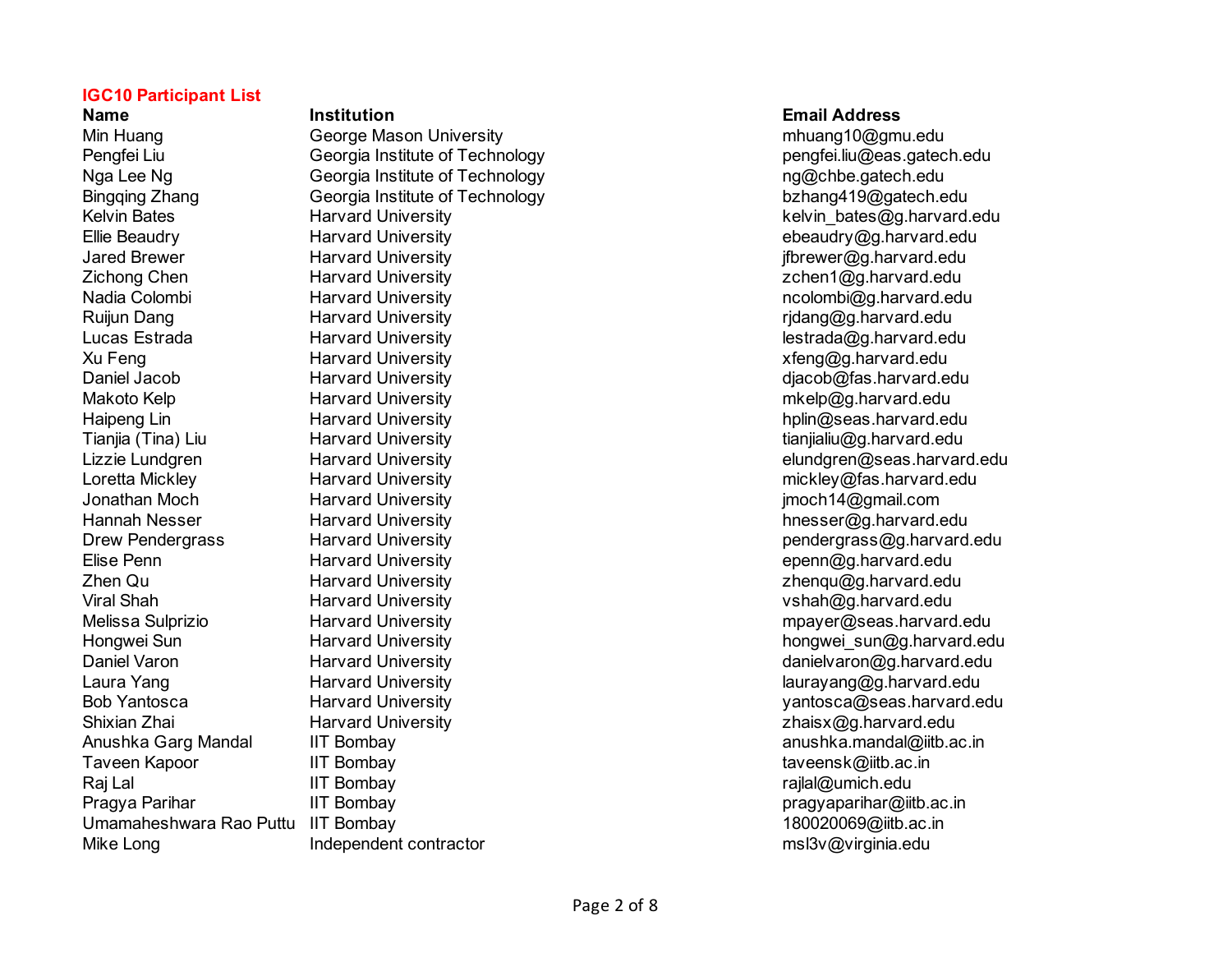| name                  |
|-----------------------|
| Chakradhar M          |
| Chaitri Roy           |
| Xiajie Yang           |
| Mingyang Zhang        |
| Chang Hoon Jung       |
| Minjie Zheng          |
| Camilo Serrano Damha  |
| Mohammadali Hemati    |
| <b>Tess Carter</b>    |
| Xin Chen              |
| <b>Ishir Dutta</b>    |
| Sebastian Eastham     |
| Ari Feinberg          |
| Arlene Fiore          |
| Lyssa Freese          |
| Jessica Haskins       |
| <b>Colette Heald</b>  |
| Hannah Kenagy         |
| Emmie Le Roy          |
| Olivia Norman         |
| Jeong Suk Oh          |
| Ke Li                 |
| Peter Ivatt           |
| <b>Michael Little</b> |
| <b>Barry Lefer</b>    |
| K. Emma Knowland      |
| Pamela Wales          |
| Clara Orbe            |
| <b>Steven Pawson</b>  |
| Obin Sturm            |
| <b>Richard Eckman</b> |
| Junjie Liu            |
| Kazuyuki Miyazaki     |
| James Crawford        |
| Katherine Travis      |
| Osama Sandhu          |

| <b>Institution</b>                                       | <b>Email Address</b>   |
|----------------------------------------------------------|------------------------|
| Indian Institute of Technology Madras                    | chakri6023@gmail.c     |
| Indian Institute of Tropical Meteorology                 | chaitri.roy@gmail.co   |
| Jinan University                                         | jnuyxj@126.com         |
| <b>Johns Hopkins University</b>                          | mzhang78@jhu.edu       |
| Kyungin Women's University                               | jch@kiwu.ac.kr         |
| <b>Lund University</b>                                   | minjie.zheng@geol.l    |
| <b>McGill University</b>                                 | camilo.serranodamh     |
| Memorial University of Newfoundland                      | mhemati@mun.ca         |
| MIT                                                      | tscarter@mit.edu       |
| MIT                                                      | xinch@mit.edu          |
| MIT                                                      | idutta@mit.edu         |
| MIT                                                      | seastham@mit.edu       |
| MIT                                                      | arifein@mit.edu        |
| MIT                                                      | amfiore@mit.edu        |
| MIT                                                      | emfreese@mit.edu       |
| <b>MIT</b>                                               | jhaskins@mit.edu       |
| <b>MIT</b>                                               | heald@mit.edu          |
| <b>MIT</b>                                               | hskenagy@gmail.co      |
| <b>MIT</b>                                               | eleroy@mit.edu         |
| <b>MIT</b>                                               | onorman@mit.edu        |
| MIT                                                      | jsoh@mit.edu           |
| Nanjing University of Information Science and Technology | keli@nuist.edu.cn      |
| <b>NASA</b>                                              | peter.d.ivatt@nasa.g   |
| <b>NASA CISTO</b>                                        | m.m.little@nasa.gov    |
| <b>NASA Earth Science Division</b>                       | barry.lefer@nasa.go    |
| NASA GMAO; Morgan State University                       | k.e.knowland@nasa      |
| NASA GMAO; Morgan State University                       | pamela.a.wales@na      |
| NASA Goddard Institute for Space Studies                 | clara.orbe@nasa.go     |
| <b>NASA GSFC</b>                                         | Steven.Pawson-1@       |
| <b>NASA GSFC</b>                                         | obin.sturm@nasa.go     |
| <b>NASA HQ</b>                                           | richard.s.eckman@      |
| <b>NASA JPL</b>                                          | junjie.liu@jpl.nasa.go |
| <b>NASA JPL</b>                                          | kazuyuki.miyazaki@     |
| NASA Langley Research Center                             | james.h.crawford@i     |
| <b>NASA Langley Research Center</b>                      | katherine.travis@na    |
| National Center of Meteorology, United Arab Emirates     | osandhu@ncms.ae        |

# **Email Address**

chakri6023@gmail.com chaitri.roy@gmail.com jnuyxj@126.com mzhang 78@jhu.edu jch@kiwu.ac.kr minjie zheng@geol.lu.se camilo.serranodamha@mail.mcgill.ca mhemati@mun.ca tscarter@mit.edu xinch@mit.edu idutta@mit.edu seastham@mit.edu arifein@mit.edu amfiore@mit.edu emfreese@mit.edu jhaskins@mit.edu heald@mit.edu hskenagy@gmail.com eleroy@mit.edu onorman@mit.edu  $isoh@mit.edu$ keli@nuist.edu.cn peter.d.ivatt@nasa.gov m.m.little@nasa.gov barry lefer@nasa.gov k.e.knowland@nasa.gov pamela a wales@nasa.gov clara.orbe@nasa.gov Steven Pawson-1@nasa.gov obin.sturm@nasa.gov richard.s.eckman@nasa.gov junjie liu@jpl.nasa.gov kazuyuki.miyazaki@jpl.nasa.gov  $j$ ames h.crawford@nasa.gov katherine travis@nasa.gov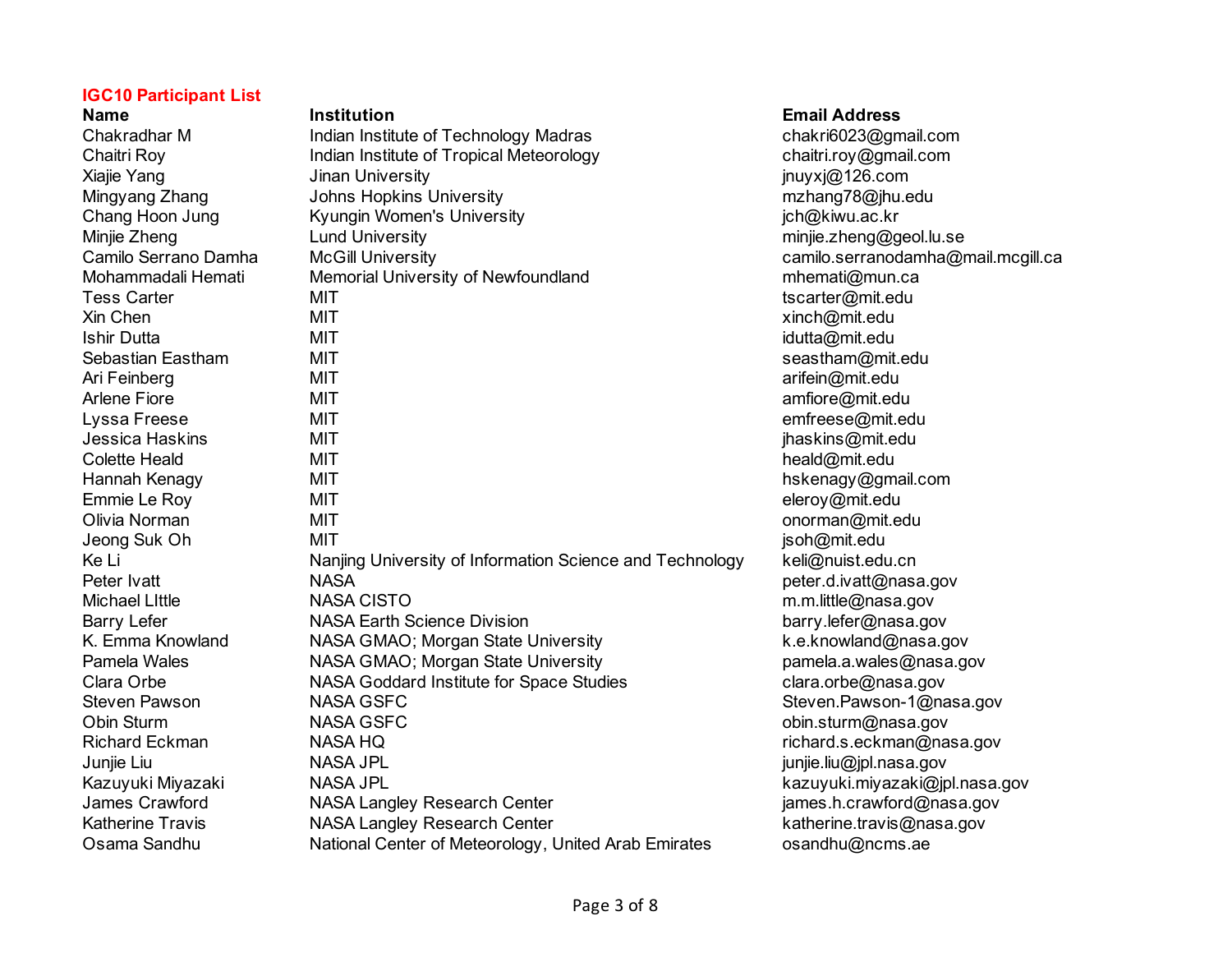Matthew Rowlinson National Centre for Atmospheric Science; University of York matthew.rowlinson@york.ac.uk Tomas Sherwen **National Centre for Atmospheric Science**; University of York tomas sherwen@york.ac.uk Kohei Ikeda **National Institute for Environmental Studies** in the also hei@nies.go.jp Hongyu Liu **National Institute of Aerospace**; NASA Langley hongyu.liu-1@nasa.gov Bo Zhang **National Institute of Aerospace**; NASA LaRC bo.zhang@nasa.gov Benjamin Brown-Steiner Mational Science Foundation between the bebrowns@nsf.gov Nicholas Meskhidze **NG State University** networkshidze numeral numeral numeral numeral numeral numeral numeral numeral numeral numeral numeral numeral numeral numeral numeral numeral numeral numeral numeral numeral numeral Louisa Emmons NCAR emmons@ucar.edu Pieternel Levelt **NCAR** levelt and the NCAR level of the state of the state of the state of the state of the state of the state of the state of the state of the state of the state of the state of the state of the state of Hao Xu *NIES* NIES 2008 Xuhao1990kyokou@hotmail.co.ip Victoria Breeze NOAA victoria.breeze@noaa.gov Andy Jacobson **Andy Jacobson Controller Controller Controller Controller Controller Controller Controller Controller Controller Controller Controller Controller Controller Controller Controller Controller Controller Contro** Monika Kopacz **MOAA Climate Program Office** monika.kopacz@noaa.gov Shibajyoti Das **NOAA CPO** shiv.das@noaa.gov Xuepeng Zhao NOAA/NESDIS/NCEI XUEPENG.ZHAO@NOAA.GOV Janica Gordon **North Carolina A&T State University** in the state communication of a state of the state of the state of the state University of the state of a state of the state of the state of the state of the state of the Bethany Sutherland **North Carolina State University buther@ncsu.edu** bsuther@ncsu.edu Zhongyi Li Ocean University of China 2718582323@qq.com Jingxu Wang Ocean University of China wangjingxu@ouc.edu.cn Haoyu Zhang Ocean University of China 1134750905@qq.com Xilong Zhang Chang Ocean University of China China 1976806931@qq.com Yuanhong Zhao Ocean University of China zhaoyuanhong@ouc.edu.cn Lulu Chen **Peking University Community** luluchen@pku.edu.cn Qi Chen **Peking University Qi Chen qichenpku@pku.edu.cn Qi Chen qichenpku@pku.edu.cn** Han Han Peking University hhanphys@pku.edu.cn Ni Lu **Charles Communist Communist Communist Communist Communist Communist Communist Communist Communist Communist Communist Communist Communist Communist Communist Communist Communist Communist Communist Communist Communi** Ruqian Miao **Reking University Rugian Community** ramiao@pku.edu.cn Lu Shen **Containers** Peking University **and Containers and Containers Peking University and Containers and Containers Research and Shen@pku.edu.cn** Hao Wang Peking University wanghao128428@163.com Xiaolin Wang **National Community** Peking University Wangxlxland Wangxlxl@pku.edu.cn Jiayu Xu Peking University zjjsxjyok@pku.edu.cn Junwei Xu Peking University junwei\_xu@pku.edu.cn Xingpei Ye Peking University xpye98@outlook.com Hoin Lee Pohang University of Sicence and Technology hilee@postech.ac.kr Cindy Wang **Princeton University Cindy Wang** cw54@Princeton.EDU Chao- Jung Chien **Ramboll Ramboll come Chao- Chao- Strategie**n Chao- Jung Chien **Ramboll.com**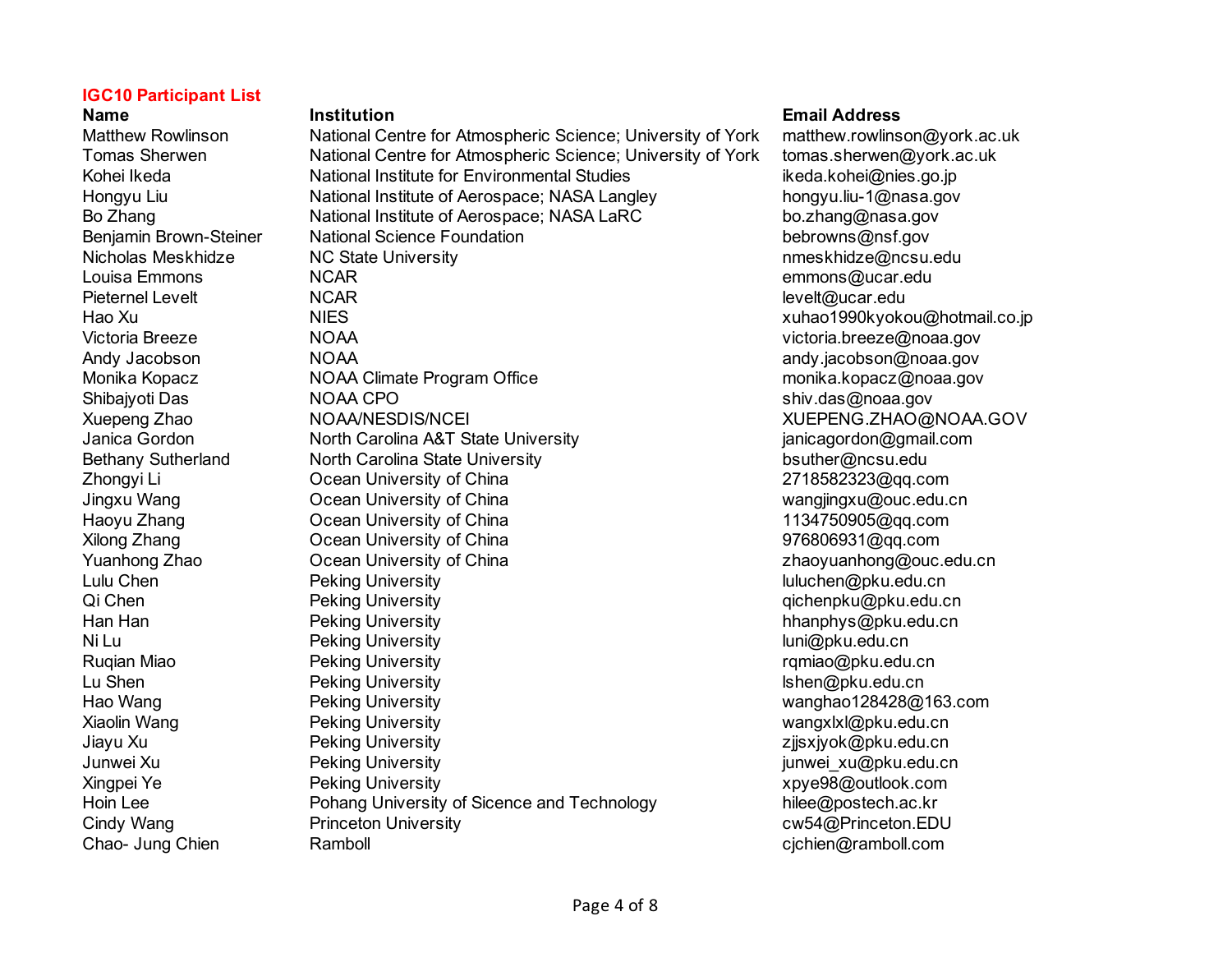**Name Institution Email Address** Michael Ring **Ramboll** Ramboll metal and the community of the community of the community of the community of the community of the community of the community of the community of the community of the community of the communi Zhuldyz Darynova SeaOwl Energy Services zhuldyz.darynova@external.totalenergies.com Tzung-May Fu Southern University of Science and Technology fuzm@sustech.edu.cn Yumin Li Southern University of Science and Technology ylijo@connect.ust.hk Wenlu Wu Southern University of Science and Technology wuwl@mail.sustech.edu.cn Enyu Xiong Southern University of Science and Technology 12068011@mail.sustech.edu.cn Aoxing Zhang Southern University of Science and Technology zhangax@sustech.edu.cn Ian Ashpole **St Mary's University** in the State of the State of Ashpole@smu.ca Minghao Qiu Stanford University mhqiu@stanford.edu Xiao Lu Sun Yat-sen University luxiao25@mail.sysu.edu.cn Haolin Wang Sun Yat-sen University wanghlin25@mail2.sysu.edu.cn Liye Zhu Sun Yat-sen University zhuly37@mail.sysu.edu.cn Suqian Chu SUNY Albany schu4@albany.edu Gan Luo SUNY Albany Gan Luo gluo@albany.edu Arshad Nair **SUNY Albany** and Sung Sung Sung a strong anair@albany.edu Fangqun Yu SUNY Albany fyu@albany.edu Cara Scalpone Texas Commission on Environmental Quality cara.scalpone@tceq.texas.gov Benoit Blanco TotalEnergies benoit.blanco@totalenergies.com Irene Pardo Cantos Université de Liège improvement de la contraste de la contraste de la contraste de la contra Bex Horner **Example 20 University College London** and the example of the ucfarh0@ucl.ac.uk Eloise Marais University College London e.marais@ucl.ac.uk Kavitha Mottungan **Kavitha Mottungan** University College London **Kristian College London** k.mottungan@ucl.ac.uk Robert Ryan **Example 20 University College London** robert.ryan@ucl.ac.uk Karn Vohra **Karn Vohra William College London** K.vohra@ucl.ac.uk Nana Wei College London nana.wei.21@ucl.ac.uk Kunal Bali University of Alaska Fairbanks kbali@alaska.edu Zhiwei Dong University of Alaska Fairbanks zdong@alaska.edu Jingqiu Mao University of Alaska Fairbanks jmao2@alaska.edu William Swanson University of Alaska Fairbanks wswanson3@alaska.edu Tianlang Zhao University of Alaska Fairbanks tzhao@alaska.edu Gongda Lu Chiversity of Birmingham university of Birmingham university of Birmingham university of Birmingham university of Birmingham university of Birmingham university of Birmingham university of Birmingham university o Xiaomeng Jin **State Contract Contract California Berkeley Xiaomeng** jin@berkeley.edu William Porter **Noting the University of California Riverside water was a struck of California** Riverside when we wporter@ucr.edu Linia Tashmim **Community Confident** University of California Riverside ltash001@ucr.edu Omar Nawaz University of Colorado muna9068@colorado.edu

Cindy Nevison University of Colorado cynthia.nevison@colorado.edu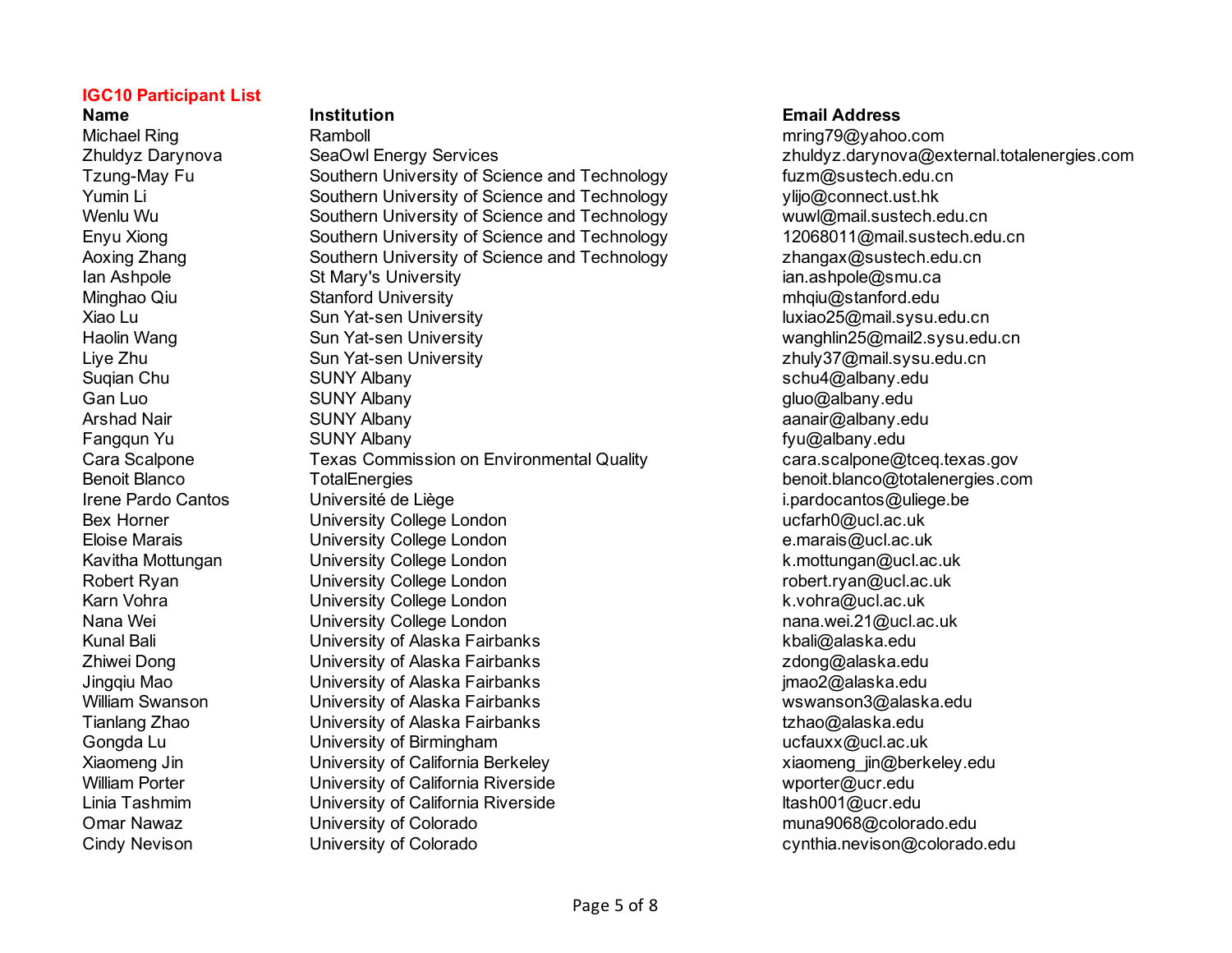Jinkyul Choi University of Colorado Boulder jinkyul.choi@colorado.edu Yixuan Gu Colorativersity of Colorado Boulder New York New Yixuan.gu@colorado.edu Daven Henze **Coloration** University of Colorado Boulder **Coloration Coloration Coloration** daven.henze@colorado.edu Kristina Wagstrom **Kristina** Wagstrom **University of Connecticut** Kristina.wagstrom@uconn.edu Liang Feng Contract University of Edinburgh Liang Contract Contract Contract Liang.feng@ed.ac.uk Claudia Bernier University of Houston cmbernie@central.uh.edu Tabitha Lee **The Coupon Contract Coupon Coupon Coupon Coupon Coupon Coupon Coupon Coupon Coupon Coupon Coupon Coupon Coupon Coupon Coupon Coupon Coupon Coupon Coupon Coupon Coupon Coupon Coupon Coupon Coupon Coupon Coupon** Wei Li Christopher Muslim University of Houston which wild a metal whist whist and whist whist whist whist whist whist whist whist whist whist whist whist whist whist whist whist whist whist whist whist whist whist whist w Xueying Liu Christophersity of Houston and American control of the state of the state of the University of Houston Ehsan Soleimanian University of Houston esoleima@cougarnet.uh.edu Yuxuan Wang University of Houston ywang246@central.uh.edu Tessa Clarizio University of Illinois at Urbana-Champaign tessac2@illinois.edu Hannah Horowitz **Example 20 University of Illinois at Urbana-Champaign** https://www.hmhorow@illinois.edu Mashiat Hossain **University of Illinois at Urbana-Champaign** mashiat3@illinois.edu Zahra Hosseini University of Illinois at Urbana-Champaign zahra.hosseini@gmail.com Lorena Castro Garcia University of Iowa lcastrogarcia@uiowa.edu Xi Chen **Xightar Chen-4@uiowa.edu** University of Iowa **xightar and the Chen-4@uiowa.edu** Xi-chen-4@uiowa.edu Lakhima Chutia **Chutia Chutia Chutia University of Iowa** lakhima-chutia@uiowa.edu Weizhi Deng University of Iowa weizhdeng@uiowa.edu William Julstrom **William Julstrom** University of Iowa william and the william-julstrom@uiowa.edu Hyerim Kim **Example 3** University of Iowa **hyperim-kim@uiowa.edu** hyerim-kim@uiowa.edu Chengzhe Li Chengzhe Li University of Iowa metal component component with the system of the system of the system of the system of the system of the system of the system of the system of the system of the system of the syst Zhendong Lu University of Iowa zhendong-lu@uiowa.edu Jun Wang **State Contract Contract Contract Contract Contract Contract Contract Contract Contract Contract Contract Contract University of Iowa in the University of Iowa in the University of Iowa in the University of Iowa i** Qiyu Wang **Calculation Contract Contract University of Iowa quang100** awang100@uiowa.edu Huanxin Zhang **Example 20** University of Iowa **huanxin-zhang@uiowa.edu** huanxin-zhang@uiowa.edu Meng Zhou University of Iowa meng-zhou-1@uiowa.edu Dylan Millet University of Minnesota dbm@umn.edu Joshua Shutter University of Minnesota shutt038@umn.edu Michael Vermeuel **Michael Communisty University of Minnesota** must be made that the must be myermeue@umn.edu Kelley Wells **Kelley Wells University of Minnesota** Kelley Wells **Kcw@umn.edu** Xueying Yu University of Minnesota yxying1993@gmail.com Sree Chaliyakunnel Sanch University of Montana sree.chaliyakunnel@mso.umt.edu Amy Christiansen **Amy Christiansen** University of Montana and amy.christiansen@mso.umt.edu Lu Hu University of Montana lu.hu@mso.umt.edu Lixu Jin **Example 3** University of Montana in the same intervals of the settential of Montana intervals and the set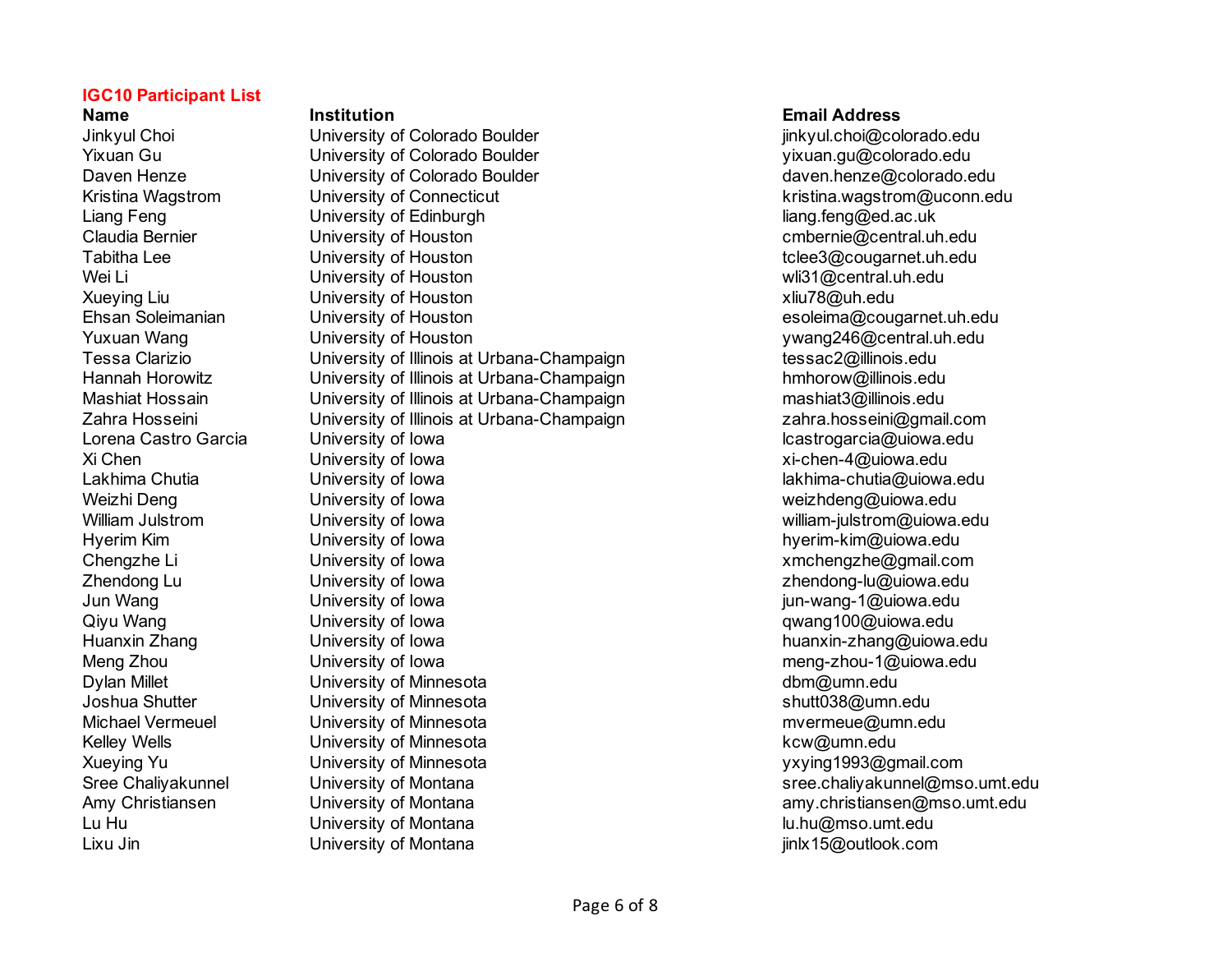Maria Paula Pérez-Peña University of New South Wales Sydney mercelled m.perez\_pena@unsw.edu.au Matthew Loman **Example 3** University of Rochester multiple minimum multiple mloman@ur.rochester.edu Lee Murray **Lee Murray Confident Contract Confident** Lee Murray (and the University of Rochester equipment of the Murray Confident Confident Confident Confident Confident Confident Confident Confident Confident Confident C Mingjian Shi **Shi Ningjian Shi Ningjian Shi Ningjian** University of Rochester **luxshiming** luxshimingjian@gmail.com Xin Tie University of Rochester xtie@ur.rochester.edu Yuan An China China China China and Technology of China **and Technology of China** aydr1994@mail.ustc.edu.cn Feng Deng Contract University of Toronto Contract Contract Contract Contract Contract Contract Contract Contract Contract Contract Contract Contract Contract Contract Contract Contract Contract Contract Contract Contract C Christian DiMaria **Christian DiMaria** University of Toronto **christian.dimaria@mail.utoronto.ca** Tai-Long He **The University of Toronto tailong tailong** tailong.he@mail.utoronto.ca Dylan Jones University of Toronto dbj@atmosp.physics.utoronto.ca Kunna Li **Kunna Li** University of Toronto **kunna** Li Runna Limani.utoronto.ca Erik Lutsch Christophysics.utoronto.ca Zixuan Xiao University of Toronto zx.xiao@mail.utoronto.ca Yuk Chun Chan **Washington Washington** ycchan@uw.edu Lyatt Jaeglé **South Contract Contract University of Washington** in the state of the state in a language and the v Dan Jaffe **Container University of Washington** Manuscription and the diaffe@uw.edu Ursula Jongebloed **University of Washington** university of Washington university of the University of Washington Claire Schollaert University of Washington cscholla@uw.edu Shuting Zhai University of Washington stzhai@uw.edu Jenny Fisher **South Contract Contract University of Wollongong Contract Contract Contract Contract Contract Contract Contract Contract Contract Contract Contract Contract Contract Contract Contract Contract Contract Contra** Stephen MacFarlane University of Wollongong stephen MacFarlane University of Wollongong Adedayo Adedeji **Mateur Contract University of York** adedayo.adedeji@york.ac.uk Mathew Evans **Mathew Evans Contains the University of York** mater mater mater and mat.evans@york.ac.uk Luke Fakes **Example 3** University of York **Luke Accord 10 and 10 and 10 and 10 and 10 and 10 and 10 and 10 and 10 and 10 and 10 and 10 and 10 and 10 and 10 and 10 and 10 and 10 and 10 and 10 and 10 and 10 and 10 and 10 and** Ryan Pound **Example 3** University of York **Ryan Contact Contact Contact Contact Contact Contact University of York** Ryan.pound@york.ac.uk Nkanyiso Mbatha **Nigambatha University of Zululand** nkanyisombatha5@gmail.com Barron Henderson **Barron US EPA** henderson.barron@epa.gov Liam Bindle **Communist Contract Contract Contract Contract Contract Contract Contract Contract Contract Contract Contract Contract Contract Contract Contract Contract Contract Contract Contract Contract Contract Contract C** Rajan Chakrabarty **Washington University in St. Louis** Chakrabarty @wustl.edu Deepangsu Chatterjee Washington University in St. Louis **Example 20 and St. Louis** deepangsuchatterjee@wustl.edu Ganesh Chelluboyina Washington University in St. Louis Ganesh Chelluboyina announce the university of the University of the University of the University of the University of the University of the University of the Universi Melanie Hammer **Mashington University in St. Louis** melanie.hammer@hotmail.com Jourdan He **Stephen Washington University in St. Louis** https://wustl.edu.html Joshin Kumar **St. Australian Washington University in St. Louis Joshin Kumar@wustl.edu** i.kumar@wustl.edu August Li **Chaugust Communist Communist Communist Communist Communist Communist Communist Communist Communist Communist Communist Communist Communist Communist Communist Communist Communist Communist Communist Communist Co** Chi Li Chi Li Washington University in St. Louis Chi Li Chili@wustl.edu